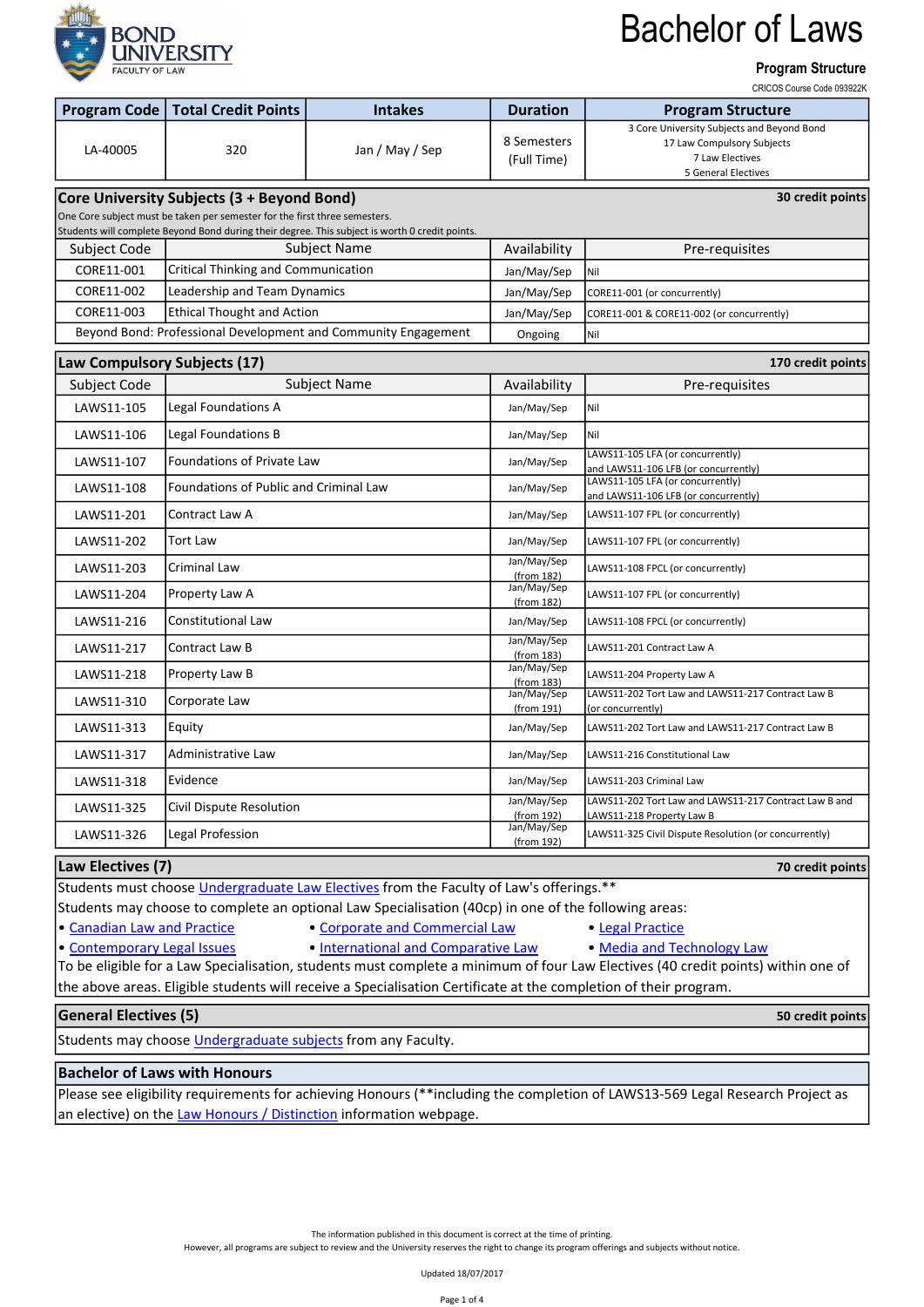

### Program Sequence

Note: Students who have completed the Bond College Diploma of Legal Studies should refer to the sequencing plan on Page 3.

| Semester | <b>Subject Code</b> | <b>Subject</b>                         | <b>Notes</b>                                                                                   |
|----------|---------------------|----------------------------------------|------------------------------------------------------------------------------------------------|
| 1st      | CORE11-001          | Critical Thinking and Communication    |                                                                                                |
|          | LAWS11-105          | Legal Foundations A                    |                                                                                                |
|          | LAWS11-106          | Legal Foundations B                    |                                                                                                |
|          |                     | <b>General Elective</b>                | Please see List of subjects to assist students when choosing<br>early degree General Electives |
|          |                     | Beyond Bond*                           |                                                                                                |
|          | CORE11-002          | Leadership and Team Dynamics           |                                                                                                |
| 2nd      | LAWS11-107          | Foundations of Private Law             |                                                                                                |
|          | LAWS11-108          | Foundations of Public and Criminal Law |                                                                                                |
|          |                     | <b>General Elective</b>                |                                                                                                |
|          | CORE11-003          | <b>Ethical Thought and Action</b>      |                                                                                                |
| 3rd      | LAWS11-201          | Contract Law A                         |                                                                                                |
|          | LAWS11-202          | <b>Tort Law</b>                        |                                                                                                |
|          |                     | <b>General Elective</b>                |                                                                                                |
|          | LAWS11-203          | <b>Criminal Law</b>                    |                                                                                                |
|          | LAWS11-204          | Property Law A                         |                                                                                                |
| 4th      |                     | Law Elective                           |                                                                                                |
|          |                     | Law Elective                           |                                                                                                |
|          | LAWS11-217          | Contract Law B                         |                                                                                                |
| 5th      | LAWS11-216          | <b>Constitutional Law</b>              |                                                                                                |
|          | LAWS11-218          | Property Law B                         |                                                                                                |
|          |                     | Law Elective                           |                                                                                                |
|          | LAWS11-317          | Administrative Law                     |                                                                                                |
|          | LAWS11-310          | Corporate Law                          |                                                                                                |
| l6th     | LAWS11-313          | Equity                                 |                                                                                                |
|          |                     | Law Elective                           |                                                                                                |
| 7th      | LAWS11-318          | Evidence                               |                                                                                                |
|          | LAWS11-325          | <b>Civil Dispute Resolution</b>        |                                                                                                |
|          |                     | Law Elective                           |                                                                                                |
|          |                     | <b>General Elective</b>                |                                                                                                |
| 8th      | LAWS11-326          | Legal Profession                       |                                                                                                |
|          |                     | Law Elective                           |                                                                                                |
|          |                     | Law Elective                           |                                                                                                |
|          |                     | <b>General Elective</b>                |                                                                                                |

\*Students will complete Beyond Bond during their degree. This subject is worth 0 credit points.

**Notes** 

The information published in this document is correct at the time of printing.

However, all programs are subject to review and the University reserves the right to change its program offerings and subjects without notice.

Updated 18/07/2017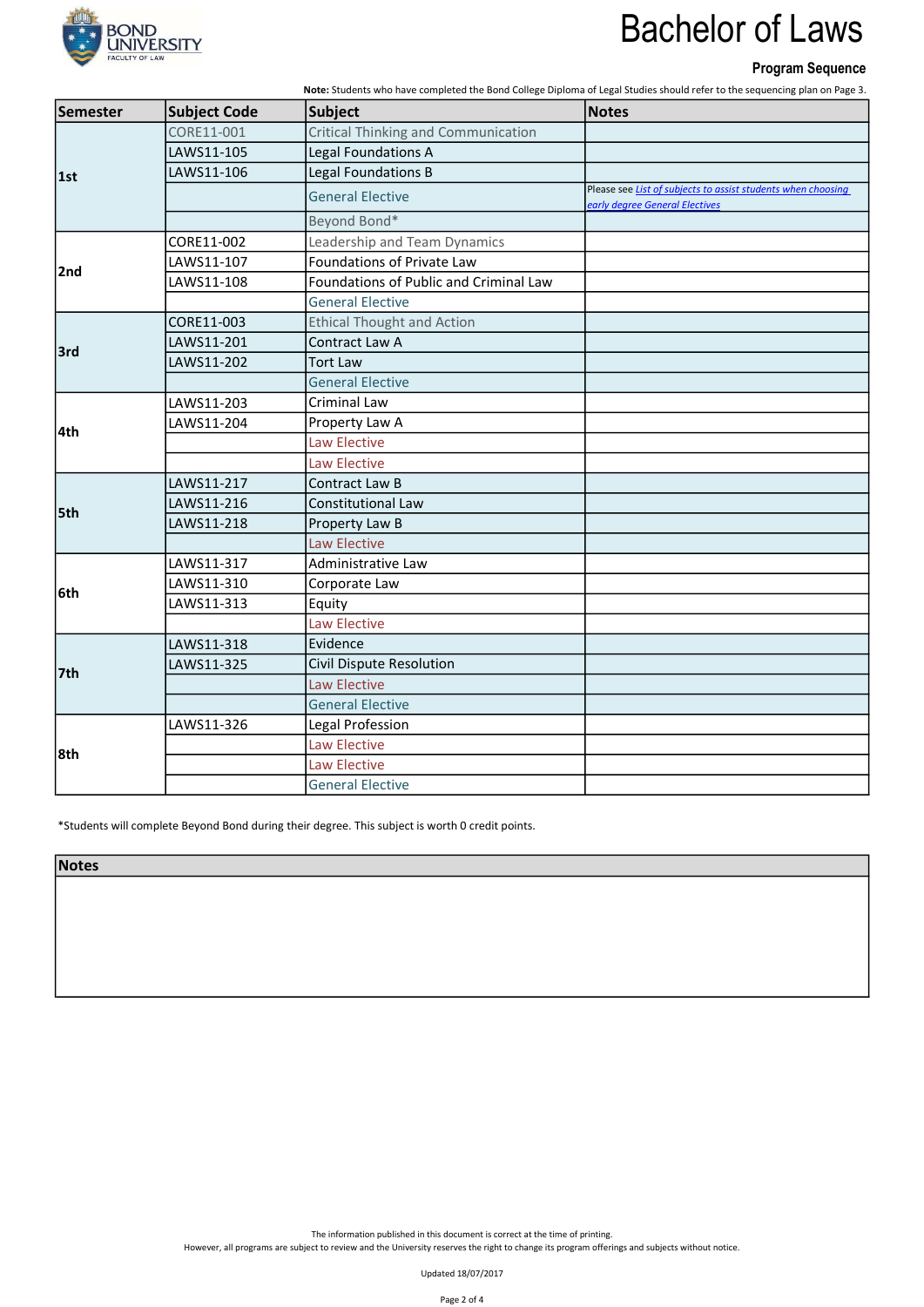

### Program Sequence

|                                     |                                         |                                               | With Advanced Standing from the Bond University College Diploma of Legal Studies                                                                                                                                          |
|-------------------------------------|-----------------------------------------|-----------------------------------------------|---------------------------------------------------------------------------------------------------------------------------------------------------------------------------------------------------------------------------|
|                                     |                                         |                                               | This Program Structure and Sequence (PSS) is ONLY for students admitted to LA-40005 Bachelor of Laws<br>Students admitted to LA-40003 Bachelor of Laws should refer to the 171 Semester PSS for LA-40003 Bachelor of Laws |
|                                     |                                         |                                               | or seek advice from an Academic Advisor in the Student Business Centre (sbc@bond.edu.au)                                                                                                                                  |
| <b>Semester</b>                     | <b>Subject Code</b>                     | <b>Subject</b>                                | <b>Notes</b>                                                                                                                                                                                                              |
| <b>Advanced</b>                     | CORE11-001                              | <b>Critical Thinking and Communication</b>    | <b>CREDIT</b>                                                                                                                                                                                                             |
|                                     | CORE11-002                              | Leadership and Team Dynamics                  | <b>CREDIT</b>                                                                                                                                                                                                             |
| <b>Standing</b>                     | CORE11-003                              | <b>Ethical Thought and Action</b>             | <b>CREDIT</b>                                                                                                                                                                                                             |
| from the                            | <b>General Elective</b>                 | <b>Business Law</b>                           | CREDIT                                                                                                                                                                                                                    |
|                                     | <b>Bond University General Elective</b> | <b>Introduction to Global Citizenship</b>     | CREDIT                                                                                                                                                                                                                    |
| <b>College Diploma</b> Law Elective |                                         | Contemporary Issues in Law and Society        | <b>CREDIT</b>                                                                                                                                                                                                             |
| of Legal Studies LAWS11-105         |                                         | <b>Legal Foundations A</b>                    | <b>CREDIT</b>                                                                                                                                                                                                             |
|                                     | LAWS11-106                              | <b>Legal Foundations B</b>                    | <b>CREDIT</b>                                                                                                                                                                                                             |
|                                     | LAWS11-107                              | Foundations of Private Law                    |                                                                                                                                                                                                                           |
|                                     | LAWS11-108                              | <b>Foundations of Public and Criminal Law</b> |                                                                                                                                                                                                                           |
| 1st                                 |                                         | <b>General Elective</b>                       | Please see List of subjects to assist students when choosing                                                                                                                                                              |
|                                     |                                         | <b>General Elective</b>                       | early degree General Electives                                                                                                                                                                                            |
|                                     |                                         | Beyond Bond*                                  |                                                                                                                                                                                                                           |
|                                     | LAWS11-201                              | Contract Law A                                |                                                                                                                                                                                                                           |
|                                     | LAWS11-202                              | <b>Tort Law</b>                               |                                                                                                                                                                                                                           |
| 2nd                                 |                                         | <b>General Elective</b>                       |                                                                                                                                                                                                                           |
|                                     |                                         | <b>Law Elective</b>                           |                                                                                                                                                                                                                           |
|                                     | LAWS11-203                              | Criminal Law                                  |                                                                                                                                                                                                                           |
|                                     | LAWS11-204                              | Property Law A                                |                                                                                                                                                                                                                           |
| l3rd                                |                                         | <b>Law Elective</b>                           |                                                                                                                                                                                                                           |
|                                     |                                         | Law Elective                                  |                                                                                                                                                                                                                           |
|                                     | LAWS11-217                              | Contract Law B                                |                                                                                                                                                                                                                           |
|                                     | LAWS11-216                              | <b>Constitutional Law</b>                     |                                                                                                                                                                                                                           |
| l4th                                | LAWS11-218                              | Property Law B                                |                                                                                                                                                                                                                           |
|                                     |                                         | <b>Law Elective</b>                           |                                                                                                                                                                                                                           |
| 5th                                 | LAWS11-317                              | Administrative Law                            |                                                                                                                                                                                                                           |
|                                     | LAWS11-310                              | Corporate Law                                 |                                                                                                                                                                                                                           |
|                                     | LAWS11-313                              | Equity                                        |                                                                                                                                                                                                                           |
|                                     |                                         | Law Elective                                  |                                                                                                                                                                                                                           |
| l6th                                | LAWS11-318                              | Evidence                                      |                                                                                                                                                                                                                           |
|                                     | LAWS11-325                              | Civil Dispute Resolution                      |                                                                                                                                                                                                                           |
|                                     | LAWS11-326                              | Legal Profession                              |                                                                                                                                                                                                                           |
|                                     |                                         | <b>Law Elective</b>                           |                                                                                                                                                                                                                           |

\*Students will complete Beyond Bond during their degree. This subject is worth 0 credit points.

Notes

The information published in this document is correct at the time of printing.

However, all programs are subject to review and the University reserves the right to change its program offerings and subjects without notice.

Updated 18/07/2017